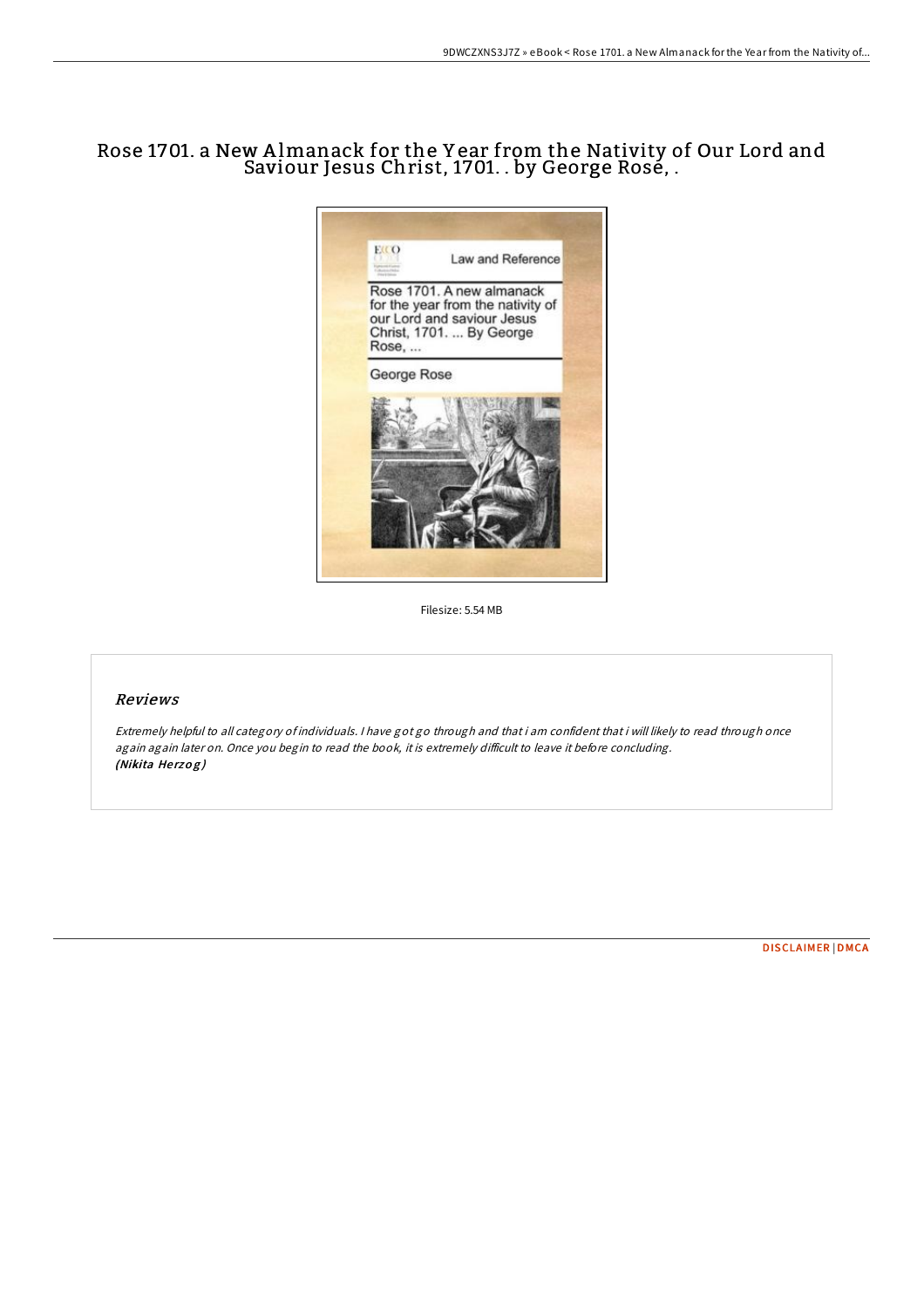## ROSE 1701. A NEW ALMANACK FOR THE YEAR FROM THE NATIVITY OF OUR LORD AND SAVIOUR JESUS CHRIST, 1701. . BY GEORGE ROSE, .



To download Rose 1701. a New Almanack for the Year from the Nativity of Our Lord and Saviour Jesus Christ, 1701. . by George Rose, . PDF, you should refer to the button under and download the file or get access to other information which are relevant to ROSE 1701. A NEW ALMANACK FOR THE YEAR FROM THE NATIVITY OF OUR LORD AND SAVIOUR JESUS CHRIST, 1701. . BY GEORGE ROSE, . book.

Gale Ecco, Print Editions, United States, 2010. Paperback. Book Condition: New. 189 x 246 mm. Language: English . Brand New Book \*\*\*\*\* Print on Demand \*\*\*\*\*.The 18th century was a wealth of knowledge, exploration and rapidly growing technology and expanding record-keeping made possible by advances in the printing press. In its determination to preserve the century of revolution, Gale initiated a revolution of its own: digitization of epic proportions to preserve these invaluable works in the largest archive of its kind. Now for the first time these highquality digital copies of original 18th century manuscripts are available in print, making them highly accessible to libraries, undergraduate students, and independent scholars.This collection reveals the history of English common law and Empire law in a vastly changing world of British expansion. Dominating the legal field is the Commentaries of the Law of England by Sir William Blackstone, which first appeared in 1765. Reference works such as almanacs and catalogues continue to educate us by revealing the day-to-day workings of society.++++The below data was compiled from various identification fields in the bibliographic record of this title. This data is provided as an additional tool in helping to insure edition identification: ++++British LibraryT054632Titlepage and text of first part in red and black.London: printed by Tho. Hodgkin, for the Company of Stationers, 1701. [40]p.; 8.

Ð Read Rose 1701. a New [Almanack](http://almighty24.tech/rose-1701-a-new-almanack-for-the-year-from-the-n.html) for the Year from the Nativity of Our Lord and Saviour Jesus Christ, 1701. . by Geo rg e Ro se , . Online

Do wnload PDF Rose 1701. a New [Almanack](http://almighty24.tech/rose-1701-a-new-almanack-for-the-year-from-the-n.html) for the Year from the Nativity of Our Lord and Saviour Jesus Christ, 1701. . by George Rose, .